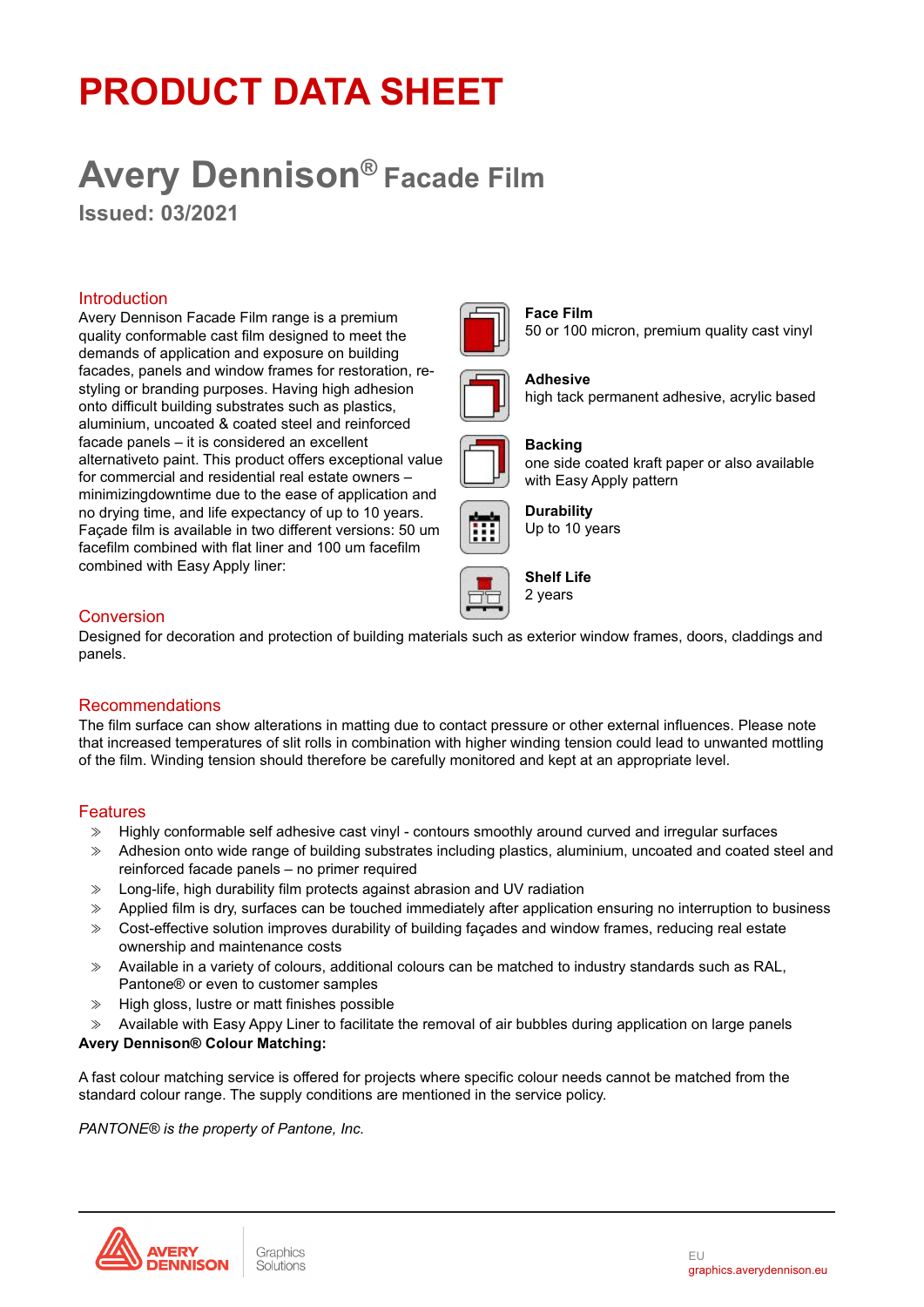# Physical Characteristics

|                                                    | Test method <sup>1</sup>     | <b>Results</b>               |
|----------------------------------------------------|------------------------------|------------------------------|
| <b>Product</b>                                     |                              |                              |
| Caliper, facefilm (micron)                         | <b>ISO 534</b>               | 50 (Flat Liner)              |
|                                                    |                              | 100 (Easy Apply)             |
| Caliper, facefilm + adhesive (micron) ISO 534      |                              | 90 (Flat Liner)              |
|                                                    |                              | 140 (Easy Apply)             |
| Tensile strength (kN/m)                            | <b>DIN 53455</b>             | 1 kN/m                       |
| Elongation (%)                                     | <b>DIN 53455</b>             | 50%                          |
| Gloss (GU)                                         | ISO 2813, 20°                | 50                           |
| Dimensional stability (mm max.)                    | DIN 30646                    | max. 0.2 mm                  |
| Fire classification                                | EN13501-1                    | B-s1, d0                     |
| Shelf life (years)                                 | Stored at 22° C/50-55 % RH   | 2 years                      |
| Durability <sup>2</sup> (years)                    | Vertical exposure            |                              |
|                                                    | Solid colours                | up to 10 years               |
|                                                    | Metallic                     | up to 5 years                |
|                                                    | RAL 5001 Green Blue Gloss    | up to 5 years                |
|                                                    | RAL 5005 Signal Blue Gloss   | up to 5 years                |
| Fire classification                                | EN13501-1                    | B-s1, d0                     |
| <b>Adhesive</b>                                    |                              |                              |
| Adhesion, initial (N/m)                            | FINAT FTM-1, stainless steel | 540 N/m (Flat Liner)         |
|                                                    |                              | 450N/m (Easy Apply)          |
| Adhesion, after 24 hours (N/m)                     | FINAT FTM-1, stainless steel | 720 N/m (Flat Liner)         |
|                                                    |                              | 600 N/m (Easy Apply)         |
| <b>Temperature range</b>                           |                              |                              |
| Application temperature (Minimum:<br>$^{\circ}$ C) |                              | 10                           |
| Service temperature (°C to +°C)                    |                              | -50 to +110                  |
| Chemical properties <sup>3</sup>                   |                              |                              |
| Humidity resistance                                | 200 hours exposure           | No effect                    |
| Corrosion resistance                               | 120 hours exposure           | No contribution to corrosion |
| Water resistance                                   | 48 hours immersion           | No effect                    |
| <b>Test Fluid</b>                                  | Immersion time               | Adhesion                     |
| Detergent solution 65°C                            | 8 hours                      | Noimpact                     |

#### Important

Information on physical and chemical characteristics and values in this document are based upon tests we believe to be reliable and do not constitute a warranty. They are intended only as a source of information and are given without guarantee and do not constitute a warranty. Purchasers should independently determine, prior to use, the suitability of this material to their specific use.